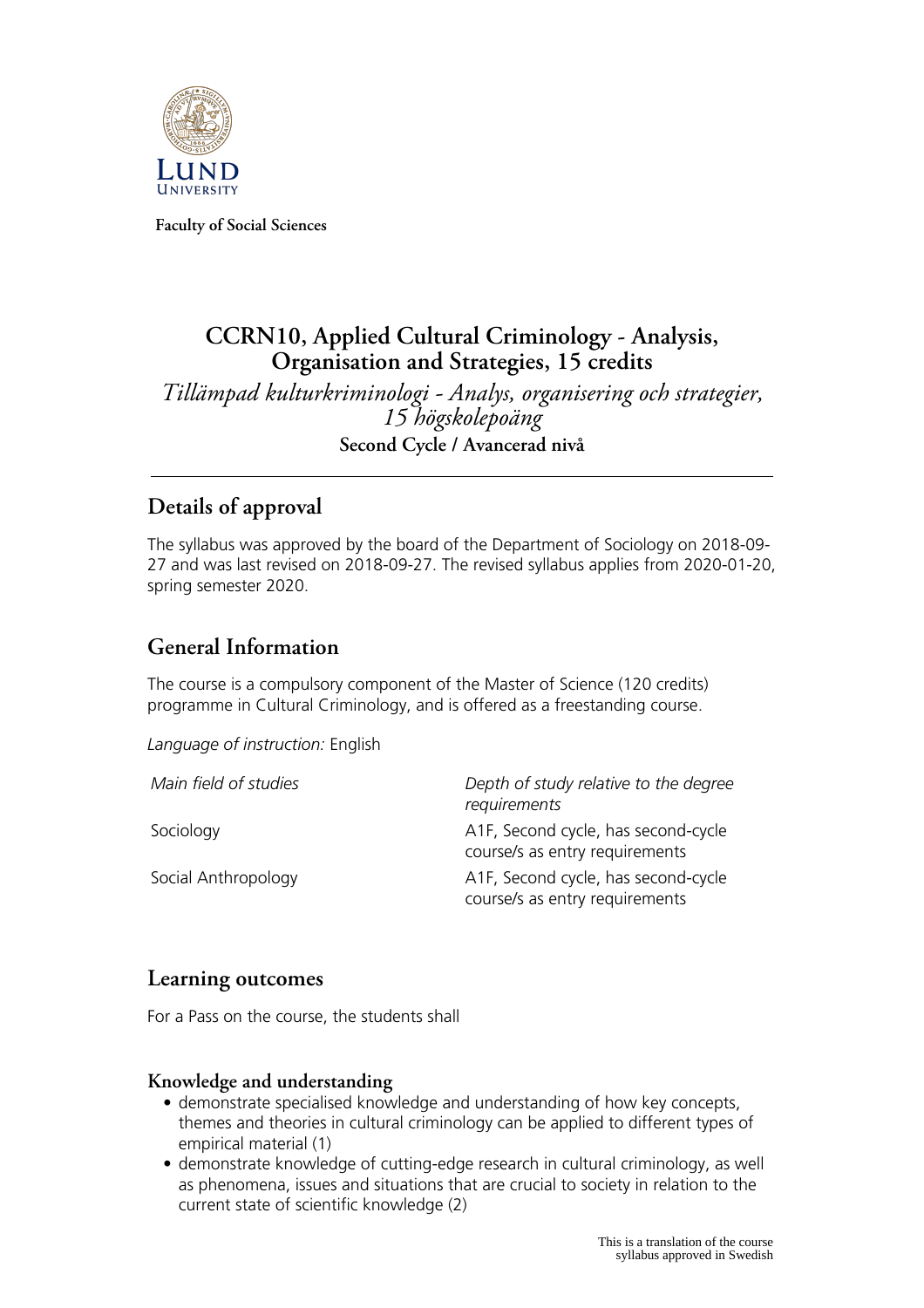• demonstrate specialised knowledge and understanding of different explanatory models and analyses as well as their advantages and limitations (3)

#### **Competence and skills**

- demonstrate the ability to critically and systematically integrate knowledge and to analyse, assess and deal with complex phenomena, issues and situations in cultural criminology even with limited information (4)
- demonstrate the ability to identify and formulate issues in cultural criminology critically, autonomously and creatively as well as to plan and, using appropriate methods, undertake avanced tasks within predetermined time frames and so contribute to the formation of knowledge, as well as the ability to evaluate this work (5)
- demonstrate the ability in speech and writing both nationally and internationally to clearly report and discuss his or her conclusions and the knowledge and arguments on which they are based in dialogue with different audiences (6)
- demonstrate the ability to plan and perform qualified assignments in research and development work or other activities (7)
- demonstrate the ability, both orally and in writing, to conduct development work, organise and identify strategies for overall crime prevention and related work (8)
- demonstrate the ability to apply key concepts and theories concretely and specifically, based on different types of empirical material (9)

#### **Judgement and approach**

- demonstrate the ability to critically and constructively discuss general epistemological and ethical aspects of knowledge production related to crime and crime prevention as well as deviation and social control, i.e. how knowledge is communicated, interpreted, changed and developed in relation to crime prevention and control as well as the consequences of this for different social groups in society (10)
- based on authentic case studies, demonstrate the ability to discuss their specific epistemological and ethical challenges critically and constructively (11)
- demonstrate the ability to reflect on the actual communication of an analysis, how various forms of presentation can be adapted to different stakeholders/audiences as well as the ethical and epistemological dimensions of this (12)

#### **Course content**

The aim of the course is to deepen the issues and approaches in cultural criminology through applied analysis. The course deals with current and relevant issues with regard to crime development, social control, norms, legislation and bodies of law on a national and transnational level in order to highlight the importance of a cultural criminology approach. The course aims to provide students with tools for critically reviewing, analysing and evaluating the interaction between theory and practice through an application of issues in cultural criminology and thereby preparing students for future working life and research. The course also aims to develop the students' ability to communicate a completed analysis or parts of an analysis in various written and oral forms to different stakeholders/audiences.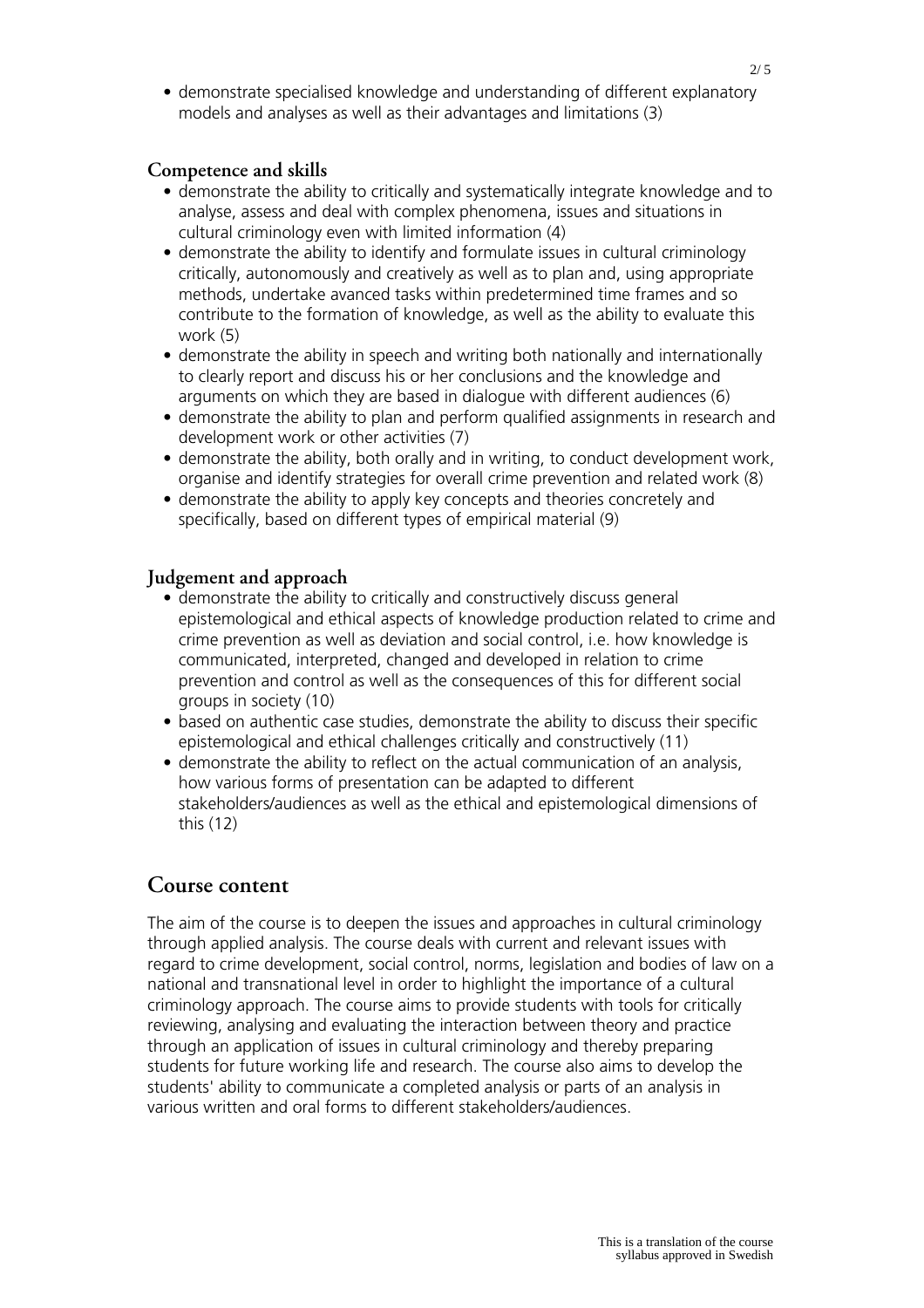## **Course design**

The teaching consists of lectures, workshops, group assignments, seminars and supervision. Unless there are valid reasons to the contrary, participation in seminars is compulsory. Students who have been unable to participate due to circumstances such as accidents or sudden illness will be offered the opportunity to compensate for or retake compulsory components. This also applies to students who have been absent because of duties as an elected student representative. The course involves learning progression through seminars etc., that prepares students for more independent work.

### **Assessment**

The course is assessed through an individual take-home exam at the end of the course.

The course includes opportunities for assessment at a first examination, a re-sit close to the first examination and a second re-sit exam for courses completed in the past academic year (catch-up exam). Two further re-takes on the same course content are offered within a year of a major change or discontinuation of the course. After this, further re-examination opportunities are offered but in accordance with the current course syllabus.

The examiner, in consultation with Disability Support Services, may deviate from the regular form of examination in order to provide a permanently disabled student with a form of examination equivalent to that of a student without a disability.

*Subcourses that are part of this course can be found in an appendix at the end of this document.*

### **Grades**

Marking scale: Fail, E, D, C, B, A.

The highest grade is A, and the lowest passing grade is E. The grade for a non-passing result is Fail. The student's performance is assessed with reference to the learning outcomes of the course. For the grade of E the student must show acceptable results. For the grade of D the student must show satisfactory results. For the grade of C the student must show good results. For the grade of B the student must show very good results. For the grade of A the student must show excellent results. For the grade of Fail the student have shown unacceptable results.

At the start of the course students are informed about the learning outcomes stated in the syllabus and about the grading scale and how it is applied in the course.

### **Entry requirements**

To be admitted to the course, the student must have passed the course CCRN01 (Theories, Perspectives and Concepts of Cultural Criminology, 15 credits)